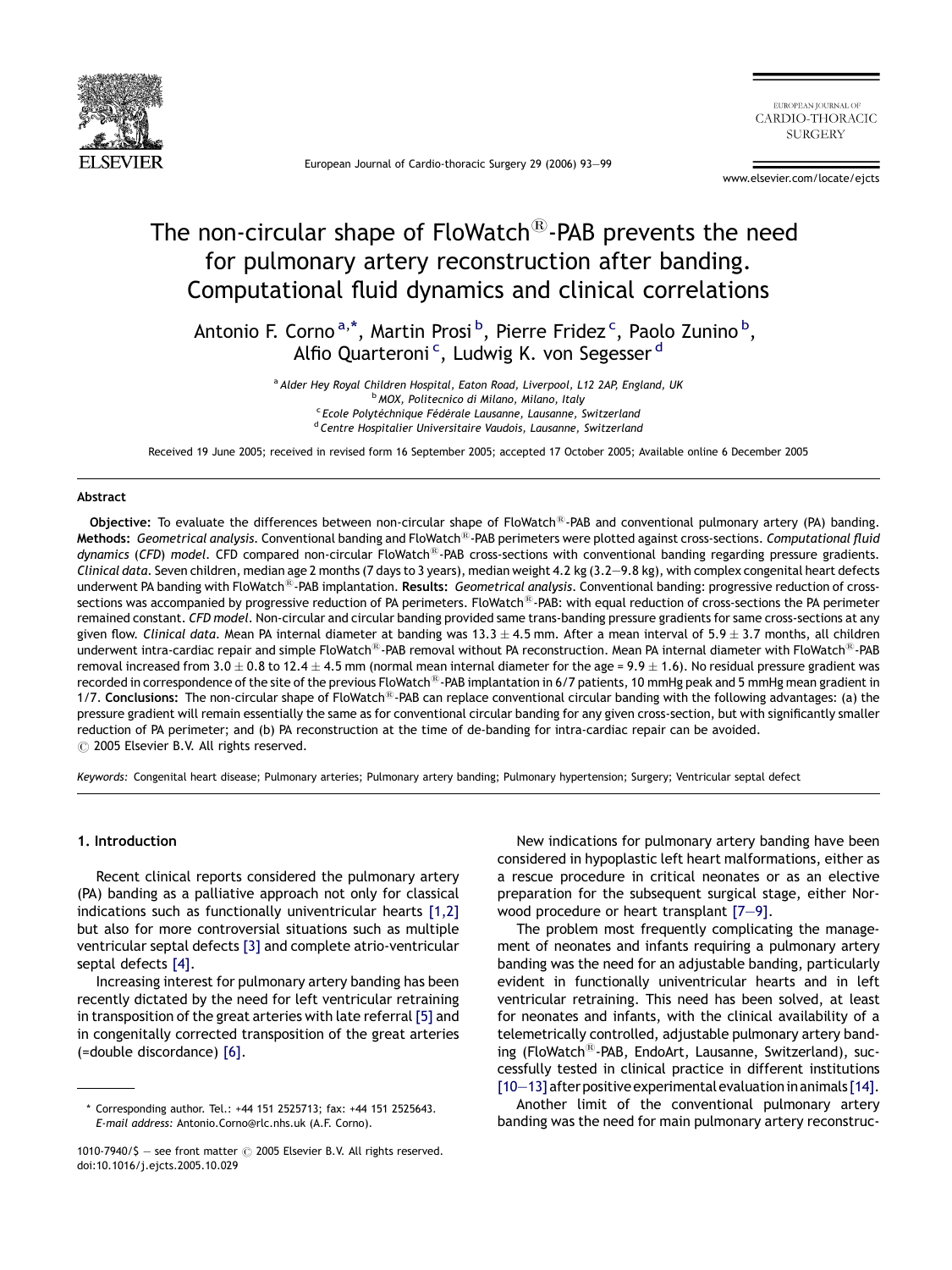tion at the moment of de-banding with intra-cardiac repair [\[15—18\],](#page-6-0) with extension of the operative duration and risk of residual or recurrent pressure gradient requiring additional interventional procedure or re-operation [\[16—18\].](#page-6-0)

In this study, we evaluated the need for pulmonary artery reconstruction at the moment of de-banding as a result of the use of the FloWatch<sup>®</sup>-PAB for pulmonary artery banding. A geometrical analysis of the FloWatch $\mathbb{B}$ -PAB banding shape and the support of computational fluid dynamics (CFD) were used to better understand the observations coming from the clinical practice.

# 2. Materials and methods

## 2.1. Geometrical analysis

The banding shape of the  $F$ loWatch $^{(8)}$ -PAB implant at different levels of constriction was obtained by a digital camera (Nikon E5700, Nikon Corp., Japan). These pictures were calibrated by using a rectangular reference on each picture. The cross-sectional areas and the perimeters were then obtained from a standard analysis computer program (Mathematica, Wolfram Research Inc., USA). These data were used to plot the FloWatch $\mathbb{B}$ -PAB perimeters in function of the cross-sections. They were also used as geometrical parameters for the CFD model. It is worth noting that these perimeters are external perimeters with respect to the pulmonary artery wall, and the cross-sectional areas include the arterial wall cross-section. In the following CFD model and the clinical data, all the diameters will be internal diameters and the cross-sectional areas will exclude the arterial wall cross-section.

# 2.2. Computational fluid dynamics model

Fundamental fluid dynamics or hemodynamics show that the cross-sectional area of a vessel is related to the pressure drop between two different cross-sections of the vessel at hand. According to the fact that the pressure drop along the pulmonary artery is a clinically relevant quantity, we have chosen to quantify by means of CFD the pressure drop across the pulmonary artery in different banding conditions: pulmonary artery before banding, with circular banding, with FloWatch $^{\circledR}$ -PAB at different configurations and after FloWatch<sup>®</sup>-PAB removal.

CFD has been applied considering a geometrical model for the pulmonary artery where the proximal section corresponds to the pulmonary valve and the distal section is taken upstream with respect to the pulmonary artery bifurcation. The diameter of the arterial lumen  $(D)$  is 18 mm and the length of the pulmonary artery is 4  $\times$  D, with the position of the banding assumed in the middle of the pulmonary artery. The extent of the contraction region and the expansion region is 1  $\times$  D. The geometrical shape of the banding was taken from the previously described calibrated pictures, assuming a constant thickness of the pulmonary artery of 0.5 mm inside the FloWatch $^{(8)}$ -PAB narrowing.

To describe the blood flow, the mathematical model employed the time-dependent, three-dimensional, incompressible Navier—Stokes equations [\[19\].](#page-6-0) This system of



Example of Grids for the **Computational Fluid Dynamics Model** 

Pulmonary Artery after FloWatch®-PAB removal

Fig. 1. The geometry of the computational model in the region of the banding with 50% occlusion of FloWatch<sup>®</sup>-PAB (top) and after FloWatch<sup>®</sup>-PAB removal (bottom). The hypothesis of constant perimeter at the banding level was used in both these two situations.

equations must be provided with suitable boundary and initial conditions. At the flow entrance, fully developed velocity profiles are considered. The arterial wall is considered to be rigid and the no-slip condition is applied.

The numerical solution of the time-dependent Navier— Stokes equations was performed by the finite element method. Fig. 1 demonstrates the local high refinement of the finite element subdivision needed to capture the high velocity gradients in case of high cross-sectional restrictions (50% occlusion of FloWatch $\textsuperscript{6}$ -PAB).

For a rigorous mathematical definition of this method and its application to fluid dynamics, we refer to previous publications [\[20\]](#page-6-0) as well for its specific application to blood flow [\[19\].](#page-6-0)

# 2.3. Clinical data

Seven children with complex congenital heart defects, most with a late referral [\(Table 1](#page-2-0)), underwent pulmonary artery banding with FloWatch<sup>®</sup>-PAB implantation followed by subsequent intra-cardiac repair with de-banding (Flo-Watch<sup>®</sup>-PAB removal).

In all patients the internal diameter of the main pulmonary artery has been measured with standard surface two-dimensional echocardiography and with intra-operative trans-oesophageal echocardiography in three different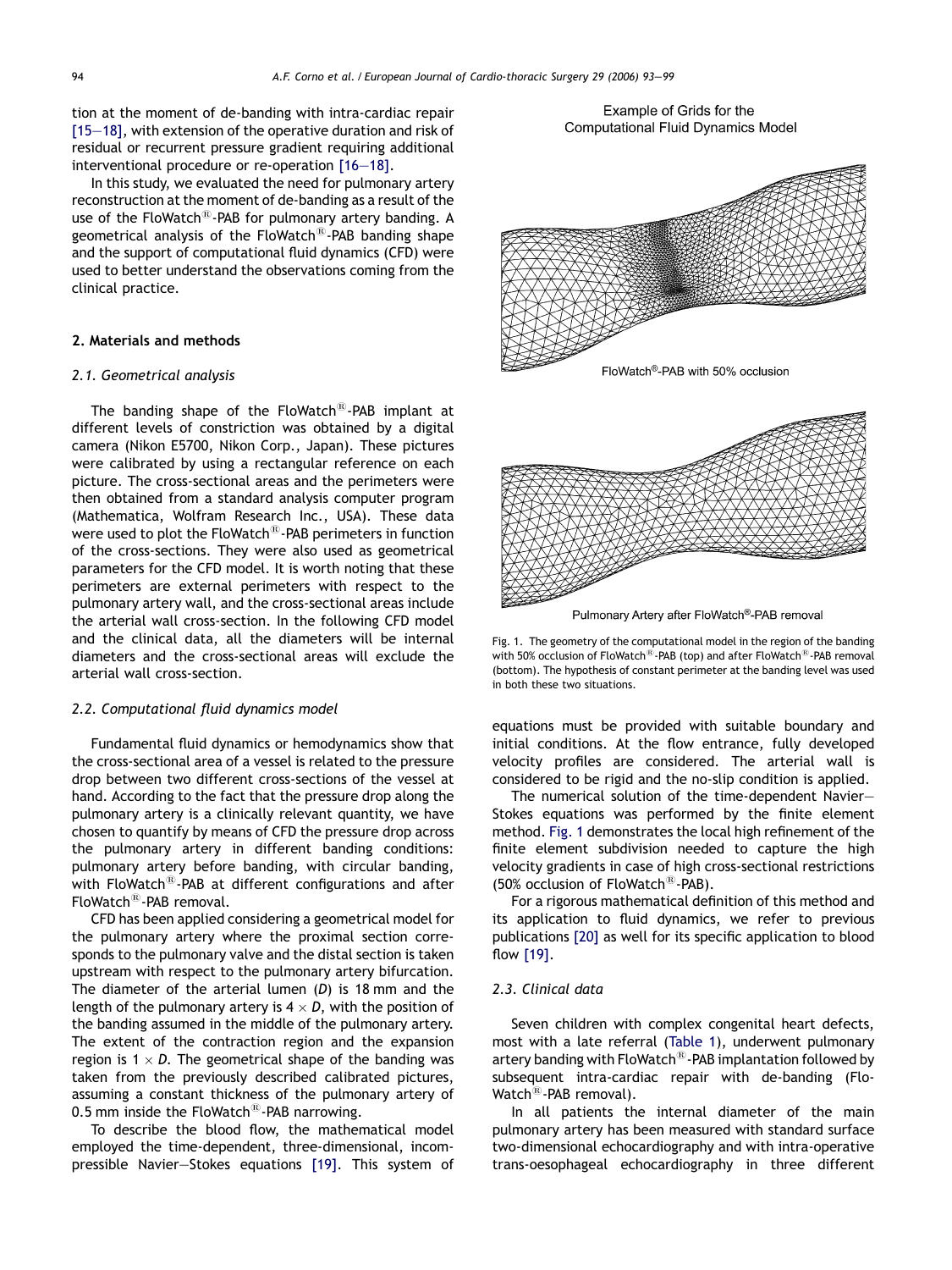<span id="page-2-0"></span>Table 1 Clinical data

| Patient | Age       | Weight (kg) | <b>Diagnosis</b>                                                                                                                                                                                                       |
|---------|-----------|-------------|------------------------------------------------------------------------------------------------------------------------------------------------------------------------------------------------------------------------|
| 1.P.    | 2 months  | 4.2         | Multiple ventricular septal defects                                                                                                                                                                                    |
| A.H.    | 2 months  | 3.7         | Double inlet single ventricle,<br>transposition of the great arteries                                                                                                                                                  |
| R.V.    | 2 months  | 3.2         | Transposition of the great arteries                                                                                                                                                                                    |
| J.B.    | 7 days    | 3.2         | Ventricular septal defect, aortic<br>stenosis, hypoplastic aortic arch                                                                                                                                                 |
| A.N.    | 3 years   | 9.8         | Double outlet right ventricle,<br>uncommitted ventricular septal<br>defect, straddling tricuspid valve,<br>anomalous left anterior coronary<br>artery from the right coronary artery,<br>severe pulmonary hypertension |
| LS.     | 6 months  | 6.2         | Transposition of the great arteries                                                                                                                                                                                    |
| A.S.C.  | 10 months | 6.1         | Transposition of the great arteries                                                                                                                                                                                    |

periods: (a) before FloWatch<sup>®</sup>-PAB implantation for pulmonary artery banding; (b) before pulmonary artery de-banding (FloWatch<sup>®</sup>-PAB removal); and (c) after pulmonary artery debanding (FloWatch<sup>®</sup>-PAB removal); in the last occasion a Doppler echocardiography has been associated to measure residual pressure gradients across the main pulmonary artery in the site of the previously implanted banding. The ''diameter'' before pulmonary artery de-banding is by definition the short axis of the ''banana-shape'' of the FloWatch $^{(8)}$ -PAB. This measurement should be considered as indicative as this ''banana-shape'' is not univocally described by a diameter. Nevertheless, we consider this measurement as a reliable measure of the degree of banding and it has been reported because of its clinical relevance.

All values of the diameter of the main pulmonary artery have been recorded, as also recording of the pressure gradients after de-banding.

The study has been conducted after approval by the local institutional review board.

## 2.4. Statistical analysis

Values have been reported as mean  $\pm$  standard deviation. Comparisons were made with Student's t-test. Differences were considered to be significant for  $P < 0.05$ .

## 3. Results

#### 3.1. Geometrical analysis

The length of the external perimeter of the banding was plotted against the cross-sectional area of the banding for a conventional circular banding and for the FloWatch $^{(8)}$ -PAB banding (Fig. 2). While with conventional banding the progressive reduction of the cross-sectional area was accompanied by a progressive reduction of the perimeters of the pulmonary artery, with  $F$ loWatch<sup>®</sup>-PAB for equal reduction of cross-sectional areas the PA perimeter remained constant.

This is due to the non-circular shape (banana-shape, see Fig. 2) of the FloWatch<sup>®</sup>-PAB banding. This banana-shape allows for a fairly constant perimeter on all the banding range of the device, in contrary to the conventional circular banding. In addition, this constant perimeter is larger than the maximum perimeter of the circular banding for the same range of cross-sectional areas. The constant perimeter of the FloWatch<sup>®</sup>-PAB corresponds to a circular banding of 12.4 mm in diameter, which has a cross-section of 120 mm<sup>2</sup>, while the FloWatch<sup>®</sup>-PAB banding, for the same perimeter, allows a reduction of the cross-sectional area from 72 to 38 mm<sup>2</sup>. Assuming a constant wall thickness of 0.5 mm for the



Fig. 2. Geometrical analysis: the length of the external perimeter of the banding plotted against the cross-sectional area of the banding for a conventional circular banding and for the FloWatch<sup>®</sup>-PAB banding. The cross-section range considered is the one accessible to the FloWatch<sup>®</sup>-PAB. The shapes of the extremity of the crosssection range and the exact perimeters at these cross-sections are given at the same scale for both the FloWatch<sup>®</sup>-PAB and the conventional circular banding.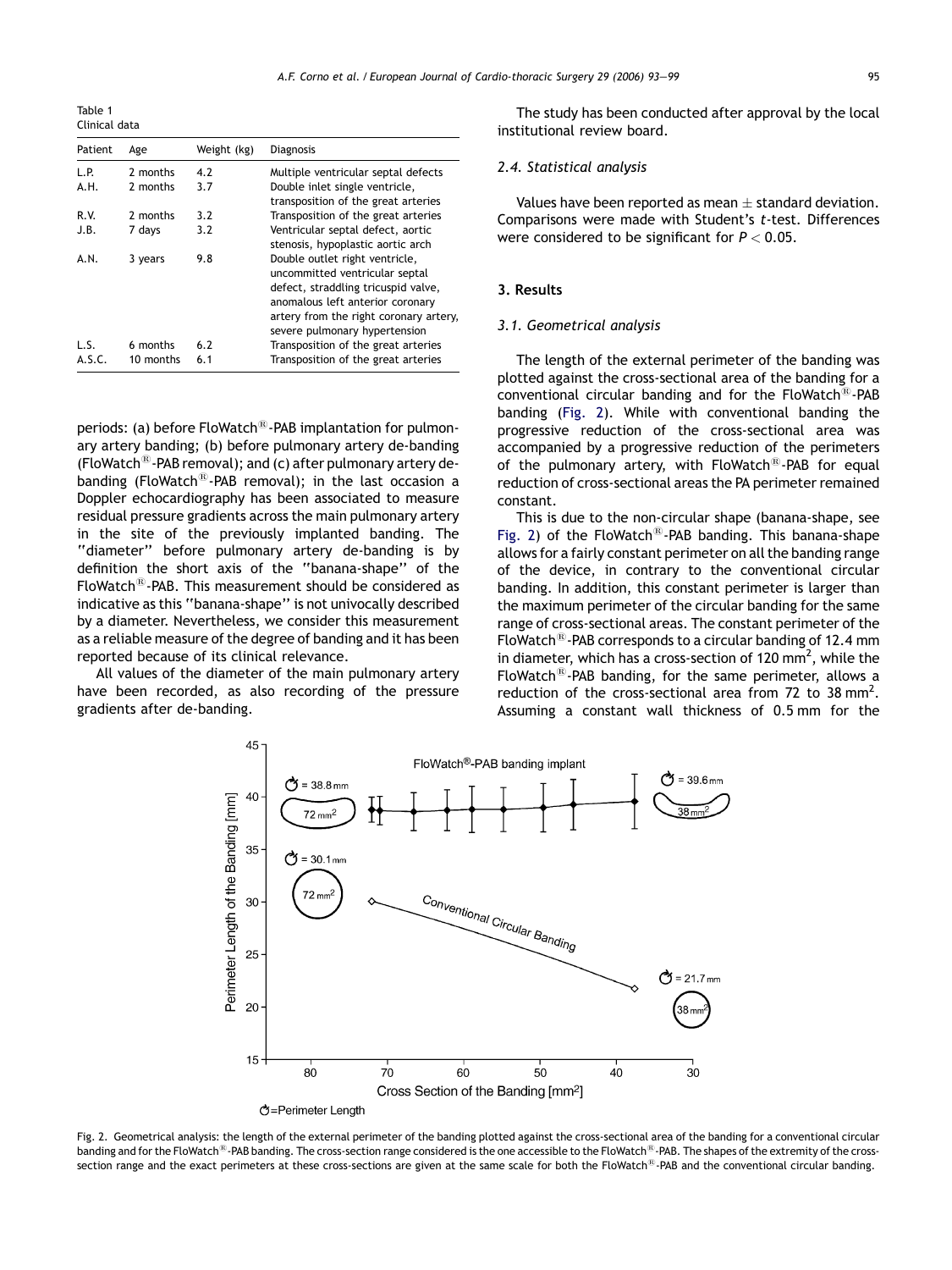<span id="page-3-0"></span>

Fig. 3. Computational investigation of the dependence of the pressure gradients across a narrowing of the pulmonary artery induced by the banding and the cross-sectional area at the minimal section, for different percent of occlusion: 26%, 50% and 62%. The measurements were obtained with two different flows: 1.5 and 2.0 L/min.

development of the computational model, the result is a variable luminal cross-sectional area from 52 to 18 mm<sup>2</sup>.

#### 3.2. Computational fluid dynamics model

In order to investigate the influence of the banding shape on the pressure gradient across the banding, several simulations have been carried out in different geometrical configurations. Fig. 3 displays the resulting pressure gradient for three different FloWatch<sup>®</sup>-PAB occlusion levels, resulting in a luminal cross-sectional area of  $47 \text{ mm}^2$  (26% occlusion), 39 mm<sup>2</sup> (50% occlusion) and 36 mm<sup>2</sup> (62% occlusion). For each geometrical configuration, two numerical simulations with a different inflow rate (1.5 and 2.0 L/min) have been carried out. The figure points out that the resulting pressure gradients across the banding are more sensitive to varying FloWatch $^{(8)}$ -PAB occlusions in case of a higher flow rate, resulting in a higher slope of the curve, in perfect agreement with Poiseuille's law [\[19\].](#page-6-0) The difference of the pressure gradients between FloWatch $\mathbb{B}_1$ -PAB and conventional circular banding is shown in Table 2. The differences of the pressure gradients are within 13% for comparable configurations (same luminal cross-sectional area). Thereafter, the computational

Table 2

| Difference of the mean trans-banding pressure gradient between FloWatch <sup>®</sup> - |
|----------------------------------------------------------------------------------------|
| PAB and conventional circular banding                                                  |

|                                                  | Mean trans-banding<br>pressure gradient<br>[mmHg] | Flow<br>rate<br>[L/min] | Luminal<br>area<br>$\text{[mm}^2$ |
|--------------------------------------------------|---------------------------------------------------|-------------------------|-----------------------------------|
| FloWatch <sup>®</sup> -PAB with<br>26% occlusion | 15.26                                             | 2                       | 47                                |
| Corresponding circular<br>banding (neck 7.77 mm) | 17.55                                             | 2                       | 47                                |
| FloWatch <sup>®</sup> -PAB with<br>50% occlusion | 14.23                                             | 1.5                     | 39                                |
| Corresponding circular<br>banding (neck 7.06 mm) | 14.85                                             | 1.5                     | 39                                |



Fig. 4. Comparison of the axial flow velocity between FloWatch $\textcircled{\tiny{B}}$ -PAB with 50% occlusion (top) and conventional circular banding with the same cross-sectional area (bottom), showing a significant difference of the axial velocity profiles between the two. The special cross-sectional shape of FloWatch<sup>®</sup>-PAB results into two jets downstream (cross-section C), while in the conventional banding a single velocity jet with a higher peak velocity occurs.

results confirm the clinical observation that the pressure gradients in correspondence of the banding are only minimally influenced by the shape of the banding, at least in the simulated range. After FloWatch $\mathbb{B}$ -PAB removal, we assume that the pulmonary artery reopens to a circular restricted configuration with a restriction luminal perimeter corresponding to the perimeter during the banding process with FloWatch $^{\circledR}$ -PAB. This restriction luminal perimeter is 34 mm corresponding to a luminal diameter of 10.86 mm at the restriction neck. Numerical simulations demonstrate that the pressure gradient caused by this restriction is in the range of 2.5 mmHg for a physiologic realistic flow rate of 1.5 L/min after surgical repair.

A comparison of the axial flow velocity with FloWatch<sup> $E$ </sup>-PAB and the conventional circular banding is shown in Fig. 4.

#### 3.3. Clinical data

The mean internal diameter of the pulmonary artery at the time of banding was  $13.3 \pm 4.5$  mm (range 7-20 mm). After a mean interval of  $5.9 \pm 3.7$  months (range 3-14 months), with the mean percentage narrowing of the device set at 53% (range from 25 to 90%, dictated by the initial diameter of the pulmonary artery and the clinical needs), all children underwent intra-cardiac repair and  $F$ loWatch $^{(8)}$ -PAB removal. In all patients the declipping of the FloWatch $^{\circledR}$ -PAB was immediately followed by spontaneous reopening of the main pulmonary artery. The intra-operative aspect of the wall of the main pulmonary artery was in all cases with very pliable and soft tissues, completely different from the thick, fibrotic ring left in place by conventional pulmonary artery banding. As a consequence, reconstruction of the pulmonary artery was required in no patient. The presence of a thin and pliable pulmonary artery wall has been confirmed in two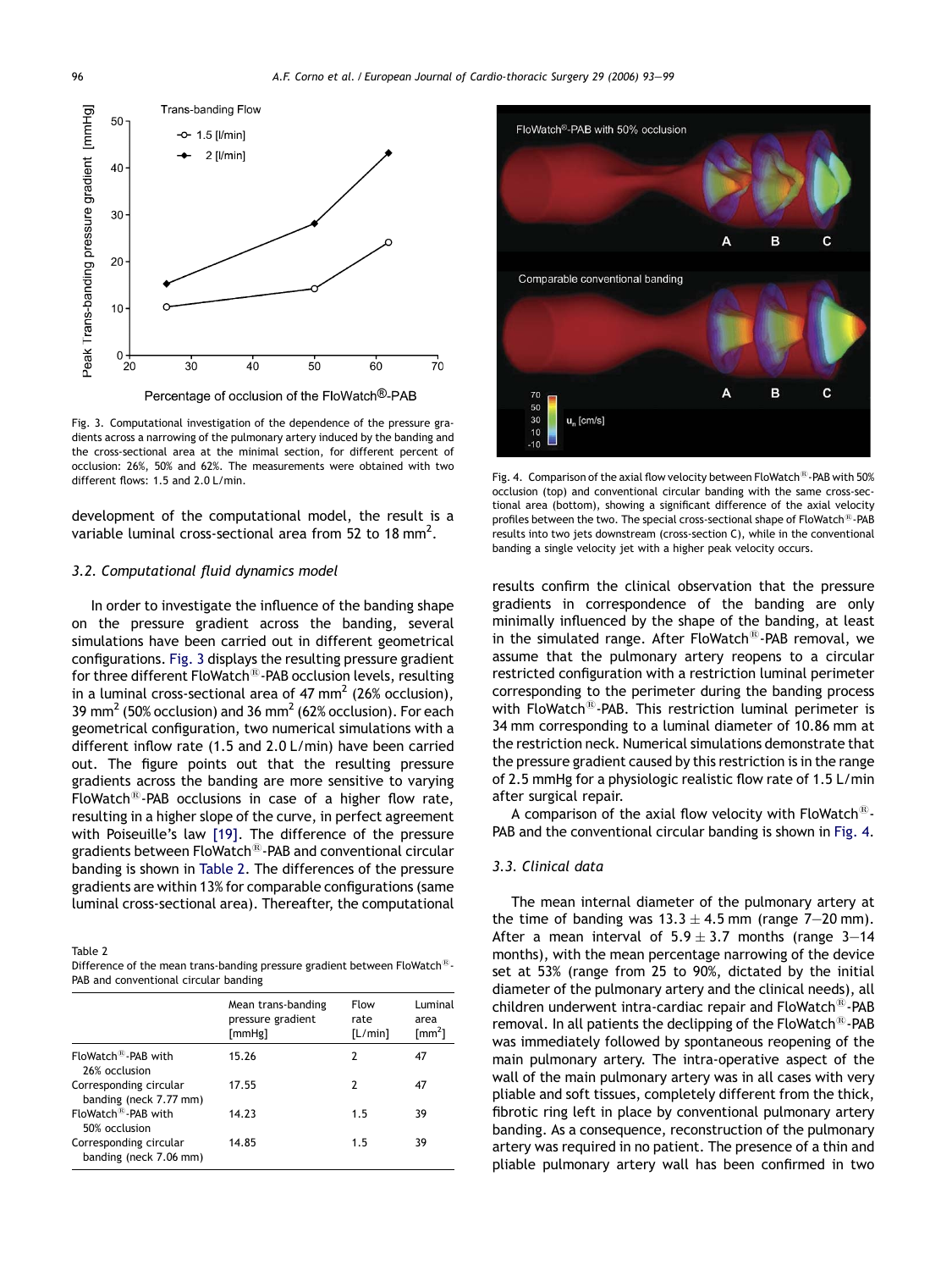

children where trans-section was required for the intracardiac repair (arterial switch).

The mean internal diameter of the main pulmonary artery with simple  $F$ loWatch $^{(8)}$ -PAB removal increased from  $3.0 \pm 0.8$  mm (range 3–5 mm) to 12.4  $\pm$  4.5 mm (range 7– 20 mm) (Fig. 5).

These values have been compared with the values of the normal internal diameter of the main pulmonary artery in children with the same age:  $9.9 \pm 1.6$  mm (range 8.4– 13.0 mm) and a statistical difference could not be demonstrated  $(P = 0.30)$ .

The measured values have been reported in Fig. 6, with the relationship between the recorded pulmonary artery perimeters (Fig. 6A) and the corresponding cross-sectional areas (Fig. 6B), together with the comparison with the normal values for the age.

Even with a relatively small and highly non-homogenous group, there is a significant difference  $(P < 0.05)$  between the pulmonary artery cross-sectional area with FloWatch $^{18}$ -PAB in place in comparison to all other groups. This is relevant because this cross-section include the arterial wall which is not expected to change, thus, the effective lumen crosssectional area has to change in a very substantial way to ensure this significant difference. As the thickness of the pulmonary artery was not accurately measured, it was impossible to exclude the arterial wall from this crosssectional area.



Fig. 5. Intra-operative trans-oesophageal echocardiography, showing the narrowing of the pulmonary artery (A = 0.46 cm) with FloWatch<sup>®</sup>-PAB in situ, the spontaneous reopening of the pulmonary artery  $(B = 1.09 \text{ cm})$  immediately after unclipping the  $F$ loWatch $^{(8)}$ -PAB, and with the colour Doppler (C = 1.10 cm) showing absence of pressure gradient. Ao: aorta; and PA: pulmonary artery.

Fig. 6. Clinical data: variations of the pulmonary artery perimeters (A) and the corresponding cross-sectional areas (B), before implantation of FloWatch<sup>®</sup>-PAB, with the device in situ and immediately after explantation, together with the comparison with the normal values for the age. Error bars indicate standard deviation ( $n = 7$ ). Statistically different from all other groups ( $\degree$ P < 0.05). Statistically different from group before implantation ( $\degree$ P < 0.05).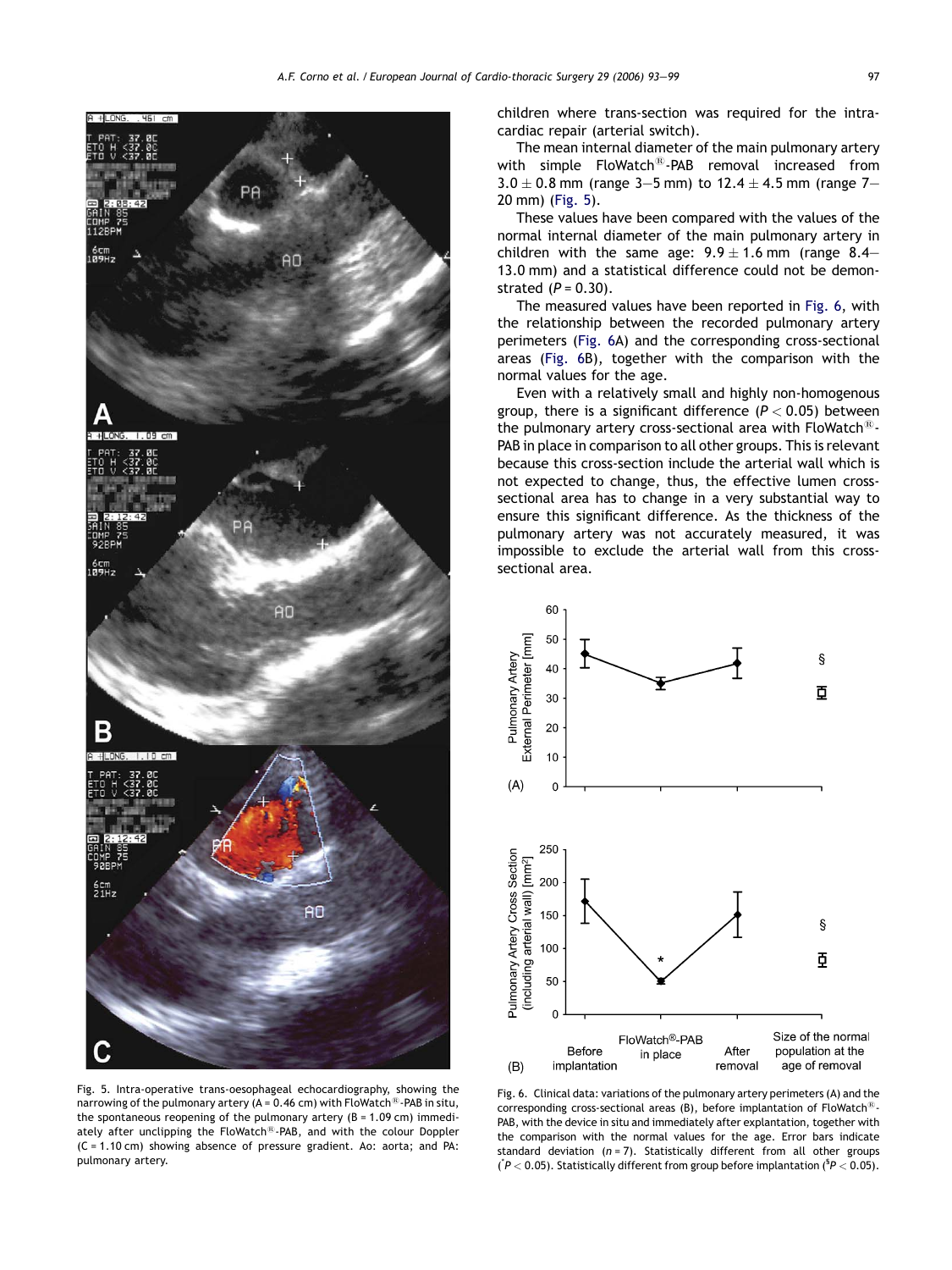Another point is that the only group with difference in the size of the pulmonary artery from the normal population is the group of patients before banding.

No residual pressure gradient was recorded in correspondence of the site of the previous  $F$ loWatch $^{(8)}$ -PAB implantation in six patients, while 10 mmHg peak pressure gradient and 5 mmHg mean gradient were recorded in the last patient. These values remained unchanged during a mean follow-up after FloWatch<sup>®</sup>-PAB removal of 18.2 months (range 14-24 months).

This absence of residual pressure gradient after simple FloWatch<sup>®</sup>-PAB removal, without reconstruction of the pulmonary artery, is in agreement with the very small theoretical values obtained with our CFD model (in the range of 2.5 mmHg for a flow rate of 1.5 L/min).

# 4. Discussion

The proven clinical availability of a telemetrically controlled adjustable pulmonary artery banding for neonates and infants [\[10—13\]](#page-6-0) has already extended the potential indications to pulmonary artery banding, particularly because of the possibility of endless adjustments repeated over long term, from the limited classical [\[1,2\]](#page-6-0) to more controversial indications [\[3,4\].](#page-6-0) The horizon of the indications for pulmonary artery banding can be further expanded to more difficult situations [\[5—9\]](#page-6-0).

In this study, we have observed the possibility of avoiding the pulmonary artery reconstruction at the time of intracardiac repair; thanks to the utilization of the adjustable pulmonary artery banding with  $F$ loWatch $^{\circledR}$ -PAB. Our findings constitute a further improvement in comparison with the generally reported clinical experience with the conventional banding, where reconstruction of the pulmonary artery is the rule, not infrequently accompanied by the need of further surgical and/or interventional treatment because of residual pressure gradient in the correspondence of the pulmonary artery reconstruction [\[15—18,21\]](#page-6-0).

The reason for the different behaviour of the pulmonary artery when narrowed by a  $F$ loWatch $^{\circledR}$ -PAB versus a conventional banding could have been found in either the materials used for the banding and/or in the shape of the narrowing.

Since the tissue fibrosis precluding spontaneous expansion after de-banding has been found independently on the materials used for the banding in the literature [\[15—18,22\]](#page-6-0) as well as in our personal clinical experience, we concentrated our study on the shape of the banding.

While the conventional banding produces a circular narrowing of the main pulmonary artery with the internal shape corresponding to a circular cross-sectional area, due to the shape of FloWatch $^{(8)}$ -PAB the internal shape of the pulmonary artery became a source of banana-shape, close to a crescent shape, and is the fact that this bananashape is a concave shape which provides its remarkable properties.

The FloWatch<sup>®</sup>-PAB allows for the same reduction of the cross-sectional pulmonary artery area than the conventional circular banding, but with a significantly larger perimeter; thanks to the banana-shape of the circumference. Furthermore, the perimeter remains constant for the entire range of regulation of the banding [\(Fig. 2\)](#page-2-0).

Our understanding is that after conventional circular banding the substantial reduction of the perimeter of the pulmonary arterial wall is accompanied by anatomical and histological changes with increased thickness, dense fibrosis and loss of elasticity. After removal of the conventional band, the wall of the pulmonary artery remains fixed in the same position and it is impossible to increase the cross-sectional area without changing its diameter. Therefore, a surgical incision/resection with subsequent reconstruction is mandatory, sometimes with residual or recurrent pressure gradient [\[15—18,21\].](#page-6-0)

Since the banding with  $F$ loWatch $^{(8)}$ -PAB obtains the same reduction of cross-sectional area of the conventional circular banding, and therefore the same pressure gradient, without any reduction of the perimeter of the pulmonary artery, the wall of the artery can maintain intact its anatomical properties without any reduction of elasticity. Therefore, the simple FloWatch $^{(8)}$ -PAB removal at the time of intracardiac repair is enough to obtain spontaneous and complete expansion of the wall of the pulmonary artery up to a circular cross-sectional area with the same perimeter of the previously banded pulmonary artery, with maintenance of its elasticity and pliability.

In a previously reported experimental study in animals the conventional pulmonary artery banding had been compared with an adjustable, stainless steel ''ball and saddle'' device [\[22\].](#page-6-0) Interestingly, this prosthesis induced a crescent shape of the pulmonary artery narrowing, very similar to the one obtained with the FloWatch<sup>®</sup>-PAB [\[22\]](#page-6-0). The authors of this experimental study observed that, while ''unbanding with either umbilical or Teflon tape narrowing was difficult because of marked fibrosis and scarring around the circumferential tape'', ''unbanding of the ball and saddle prosthesis was readily accomplished and resulted in restoration of the prebanded lumen and abolition of the pressure gradient across the previously banded main pulmonary artery'' [\[22\].](#page-6-0) The authors also concluded that ''we have not and shall not use the currently described ball and saddle prosthesis clinically'', because of the observed ''atrophy of the vessel wall beneath the metal band'' after a 3-month period of implantation [\[22\].](#page-6-0)

In our model of adjustable pulmonary artery banding, realised without being aware of the above previous study [\[22\],](#page-6-0) because of the progresses in the development of biomaterials, structural damages to the wall of the pulmonary artery have been not found, even with the FloWatch $^{(8)}$ -PAB remaining implanted for a mean duration of 6 months, and the range of duration extended up to 14 months. The same phenomenon had already been observed in the previous experimental study in piglets, where the wall of the pulmonary artery maintained a rather intact histology [\[14\].](#page-6-0) While we have data from the animal study, at the present time evidence of the maintenance of the histological morphology of the pulmonary artery with FloWatch<sup>®</sup>-PAB is not yet available in patients.

The absence of measurable residual pressure gradients recorded in our patients after simple  $F$ loWatch<sup>®</sup>-PAB removal, without reconstruction of the pulmonary artery, is in total agreement with the results obtained with the CFD model.